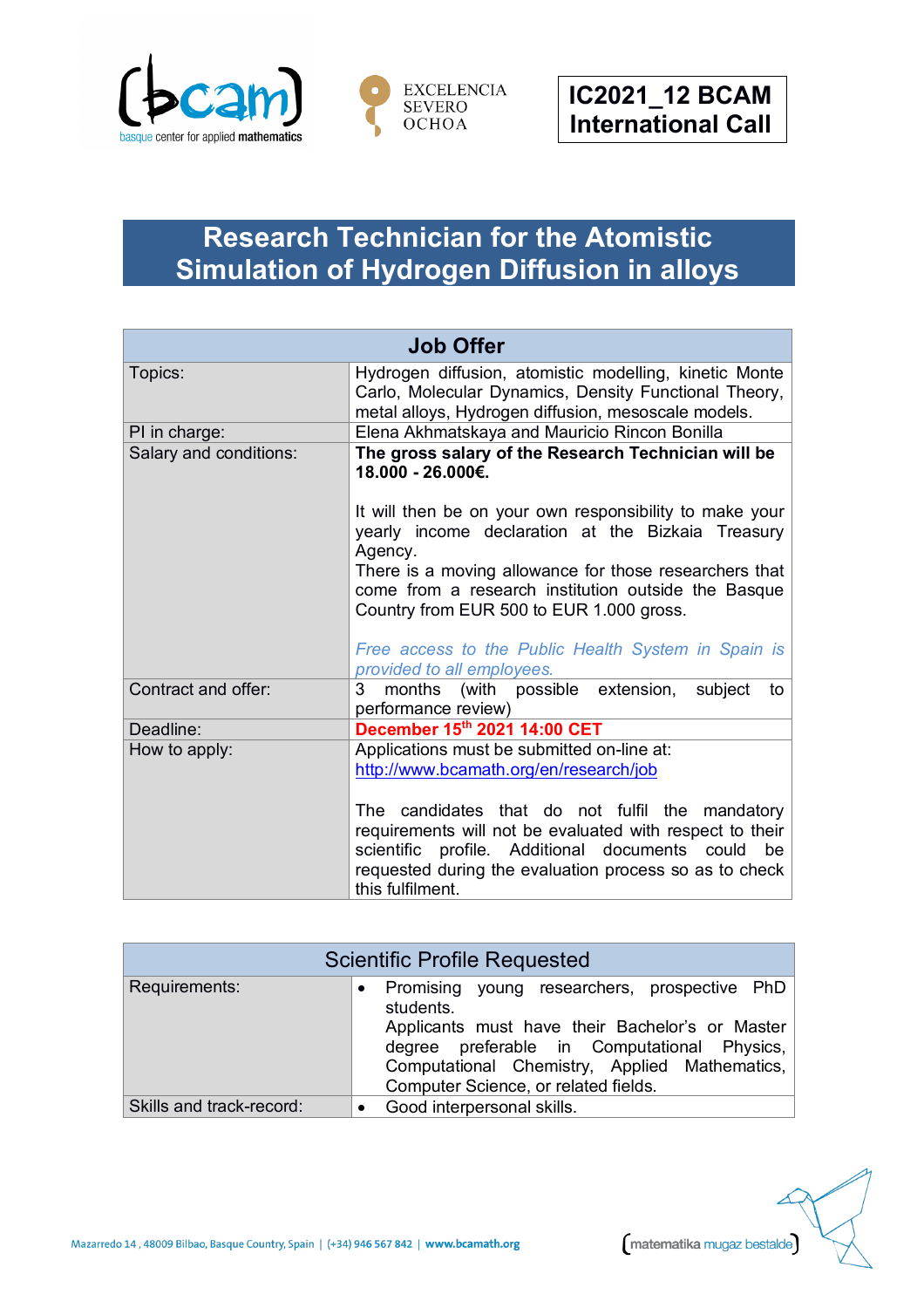



|                            | Demonstrated ability to work independently and as<br>part of a collaborative research team.<br>Ability to present and publish research outcomes in<br>٠<br>spoken (talks) and written (papers) form.<br>Ability to effectively communicate and present<br>research ideas to researchers and stakeholders with<br>different backgrounds.                                                                                                                                                                                                                                 |
|----------------------------|-------------------------------------------------------------------------------------------------------------------------------------------------------------------------------------------------------------------------------------------------------------------------------------------------------------------------------------------------------------------------------------------------------------------------------------------------------------------------------------------------------------------------------------------------------------------------|
|                            | Fluency in spoken and written English.                                                                                                                                                                                                                                                                                                                                                                                                                                                                                                                                  |
| <b>Scientific Profile:</b> | The preferred candidate will have:<br>Strong background in atomistic simulation methods<br>such as Molecular Dynamics and kinetic Monte<br>Carlo applied to solid state materials.<br>Basic knowledge of LAMMPS and/or GROMACS<br>and atomistic visualization software.<br>Working knowledge of Density Functional Theory.<br>Experience in hydrogen diffusion in alloys,<br>embrittlement processes and/or crack propagation.<br>Background in mesoscopic simulation methods is<br>desirable.<br>Programming skills in either Python, C++ or Fortran<br>are desirable. |

| <b>Application and Selection Process</b> |                                                                                                                                                                                                                                                                                                                                                                                          |
|------------------------------------------|------------------------------------------------------------------------------------------------------------------------------------------------------------------------------------------------------------------------------------------------------------------------------------------------------------------------------------------------------------------------------------------|
| <b>Formal Requirements:</b>              | The selected candidate must have applied before the<br>application deadline online at the<br>webpage<br>http://www.bcamath.org/en/research/job                                                                                                                                                                                                                                           |
|                                          | The candidates that do not fulfil the mandatory<br>requirements will not be evaluated with respect to their<br>scientific profile. Additional documents could be<br>requested during the evaluation process so as to check<br>this fulfilment.                                                                                                                                           |
| Application:                             | Required documents:<br>CV <sub>.</sub><br>Letter of interest, succinctly describing past<br>research experience<br>2 recommendation letters (desirable)<br>$\mathbf{u}$                                                                                                                                                                                                                  |
| Evaluation:                              | Based on the provided application documents of each<br>candidate, the evaluation committee will evaluate<br>qualitatively: the adaption of the previous training and<br>career to the profile offered, the recommendation letters,<br>the main results achieved (papers, proceedings, etc.)<br>and other merits; taking in account the alignment of<br>these items to the topic offered. |



matematika mugaz bestalde